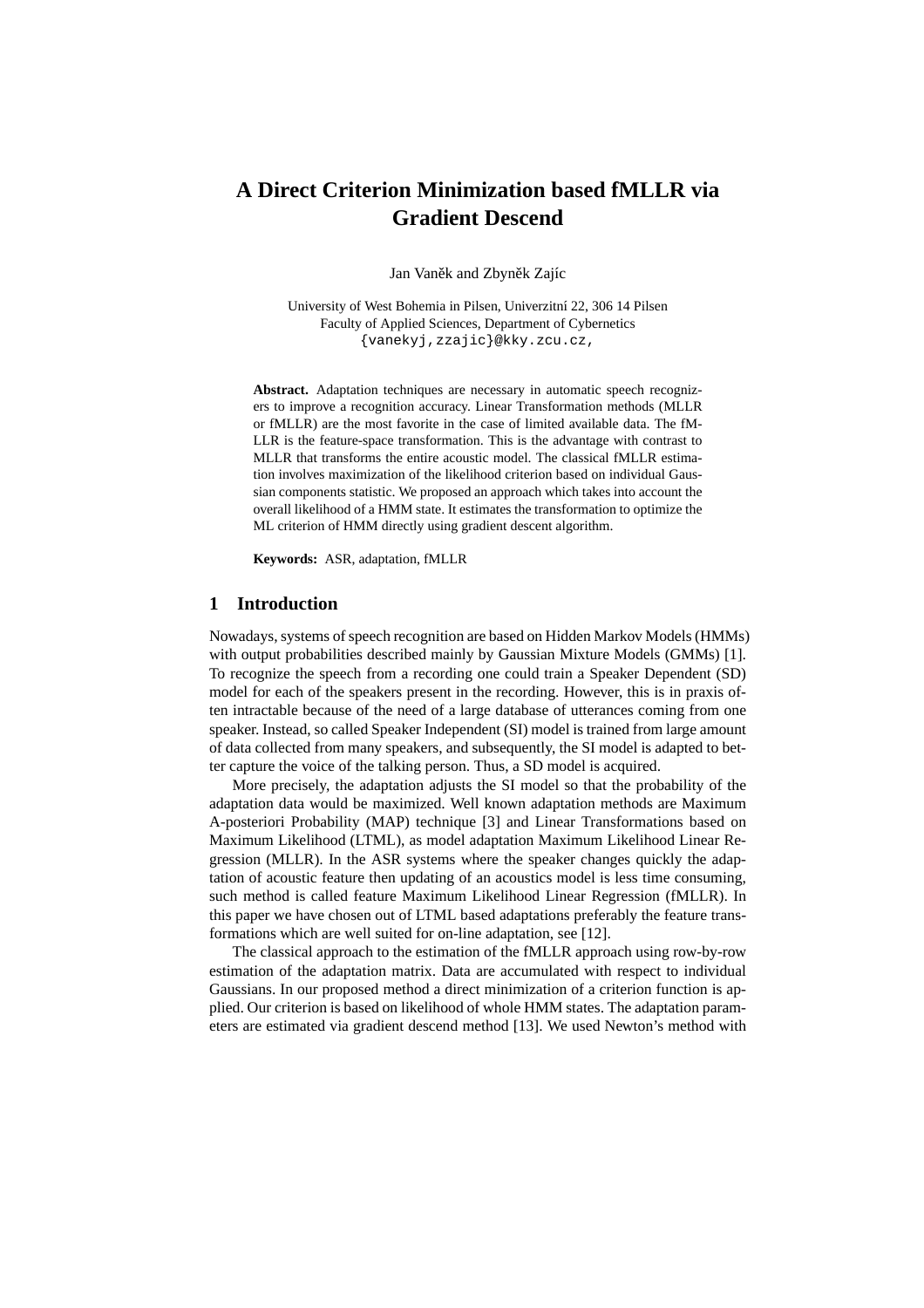diagonal Hessian matrix to speed-up a convergence of the estimation process. Moreover, we modified the ML criterion to be less sensitive to the phones length.

This paper is organized as follows. In Section 2 is described an idea of speaker adaptation. Particular techniques for feature adaptation, fMLLR approach, is presented in Section 3. The proposed approach for finding the fMLLR adaptation matrices using gradient techniques is discussed in Section 4. Experimental results are presented in Section 5.

# **2 Adaptation techniques**

The difference between the adaptation and ordinary training methods stands in the prior knowledge about the distribution of model parameters, usually derived from the SI model [2]. The adaptation adjusts the model in order to maximize the probability of adaptation data. Hence, the new, adapted parameters can be chosen as

$$
\lambda^* = \arg\max_{\lambda} p(O|\lambda)p(\lambda), \tag{1}
$$

where  $p(\lambda)$  stands for the prior information about the distribution of the vector  $\lambda$  containing model parameters,  $\mathbf{O} = \{o_1, o_2, \ldots, o_T\}$  is the sequence of T feature vectors related to one speaker,  $\lambda^*$  is the best estimation of parameters of the SD model. We will focus on HMMs with output probabilities of states represented by GMMs. GMM of the  $j-th$  state is characterized by a set  $\bm{\lambda}_j = \{\omega_{jm}, \bm{\mu}_{jm}, \bm{C}_{jm}\}_{m=1}^{M_j}$ , where  $M_j$  is the number of mixtures,  $\omega_{jm}$ ,  $\mu_{jm}$  and  $C_{jm}$  are weight, mean and variance of the  $m-th$ mixture, respectively.

The most know adaptation methods are Maximum A-posteriori Probability (MAP) [4] and Linear Transformations based on the Maximum Likelihood (LTML) [7]. The benefit of MAP technique is in the convergence of such adapted model SA into the model SD, but in the task of limited amount of adaptation data is inappropriate.

The advantage of LTML techniques over the MAP technique is that the number of available model parameters is reduced via clustering of similar model components [9]. The transformation is the same for all the parameters from the same cluster  $K_n$ ,  $n =$  $1, \ldots, N$ . Hence, less amount of adaptation data is needed. In the extreme case, co called global adaptation, only one adaptation matrix for all model components is computed from all the adaptation data. The first of the methods introduced by Leggeter in [5] is known as Maximum Likelihood Linear Regression (MLLR) and was further investigated by Gales, who introduced feature MLLR (fMLLR). The main difference between these two approaches stands in the area of their interest. MLLR transforms means and covariances of the model, whereas fMLLR transforms directly the acoustic feature vectors. The MLLR method is out of our interest and the adaptation formulas can be found in [5].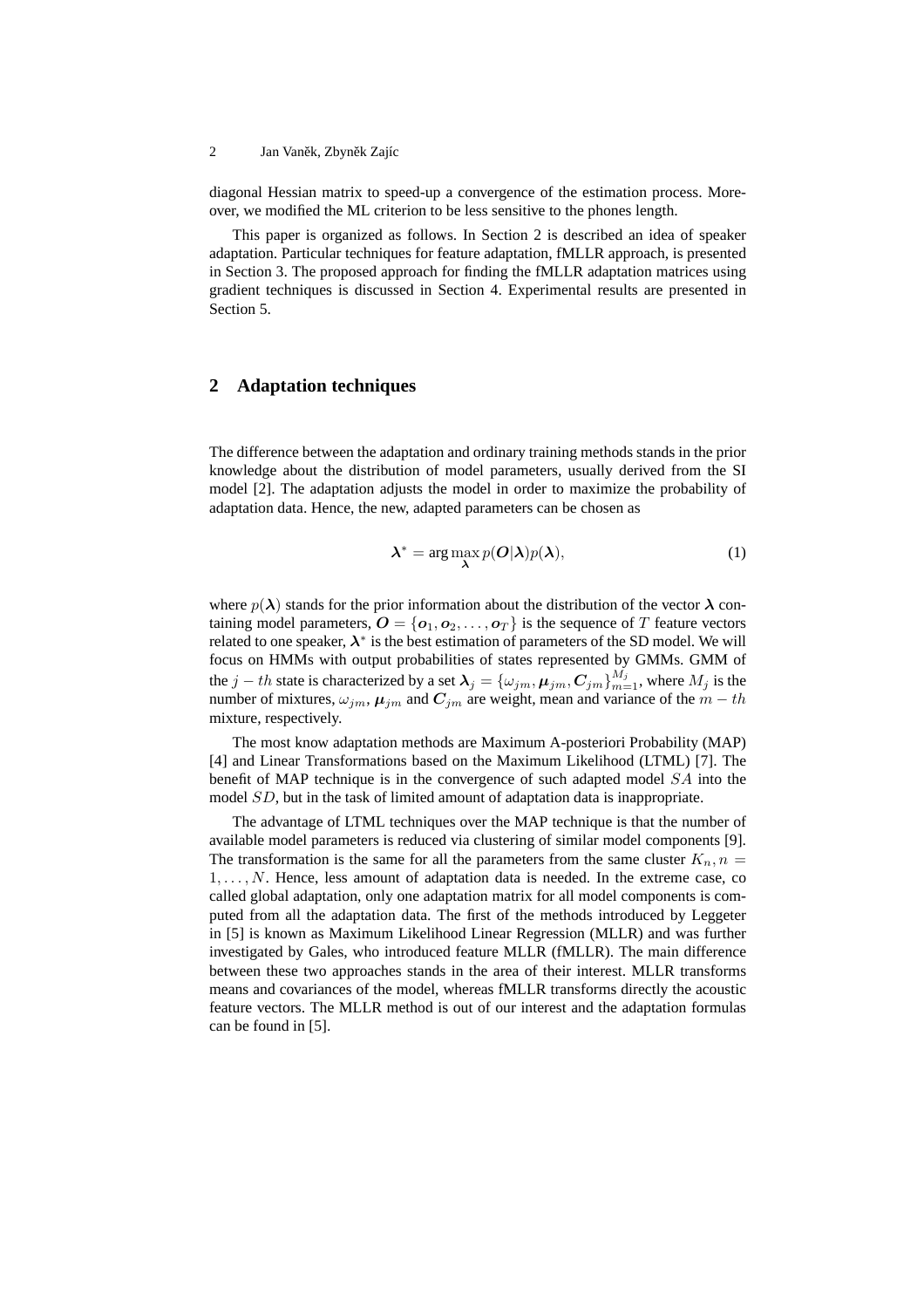## **3 Feature Maximum Likelihood Linear Regression (fMLLR)**

The method is based on the minimization of the auxiliary function [7]:

$$
Q(\lambda, \bar{\lambda}) = const - \frac{1}{2} \sum_{jm} \sum_{t} \gamma_{jm}(t) (const_{jm} + \log |C_{jm}| +
$$
  
+  $(\bar{\mathbf{o}}(t) - \mu_{jm})^{\mathrm{T}} \mathbf{C}_{jm}^{-1} (\bar{\mathbf{o}}(t) - \mu_{jm}))$ , (2)

where  $\bar{\mathbf{o}}(t)$  represents the feature vector transformed according to the formula:

$$
\bar{\boldsymbol{o}}_t = \boldsymbol{A}_{(n)} \boldsymbol{o}_t + \boldsymbol{b}_{(n)} = \boldsymbol{W}_{(n)} \boldsymbol{\xi}(t) ,
$$
\n(3)

where  $W_{(n)} = [A_{(n)}, b_{(n)}]$  stands for the transformation matrix corresponding to the  $n-th$  cluster  $K_n$  and  $\boldsymbol{\xi}(t) = [\boldsymbol{o}_t^{\mathrm{T}}, 1]^{\mathrm{T}}$  represents the extended feature vector.

The standard implementation of fMLLR (or other adaptation based on linear transformation) requires four steps [6]:

1. **Alignment** of the adaptation utterance to HMM states. This can be done by *forcedalignment(Vitterby algorithm)* or more time demanding but more accurate *forwardbackward algorithm* [2]. Both approaches need transcription of adaptation utterance. This transcription can by done as reference transcription (supervised adaptation) or can by required from the first pass or ASR (unsupervised adaptation). The result of alignment is probability  $p(\boldsymbol{o}(t)|jm)$  that feature  $o(t)$  is generated by  $m - th$  mixture of the  $j - th$  state of the HMM. Posterior probability  $\gamma_{jm}(t)$  of feature  $o(t)$  is given as

$$
\gamma_{jm}(t) = \frac{\omega_{jm} p(o(t)|jm)}{\sum_{m=1}^{M} \omega_{jm} p(o(t)|jm)}\tag{4}
$$

## 2. **Computation**

of the soft count  $c_{jm}$  of mixture m and the first and the second statistics moment,  $\varepsilon_{jm}({\bm{o}})$  and  $\varepsilon_{jm}({\bm{o}}\sigma^{\text{T}})$ , of features which align to mixture  $m$  in the j-th state of the HMM

$$
c_{jm} = \sum_{t=1}^{T} \gamma_{jm}(t)
$$
 (5)

is the soft count of mixture  $m$ ,

$$
\varepsilon_{jm}(\boldsymbol{o}) = \frac{\sum_{t=1}^{T} \gamma_{jm}(t) o(t)}{\sum_{t=1}^{T} \gamma_{jm}(t)}, \ \ \varepsilon_{jm}(\boldsymbol{o}\boldsymbol{o}^{\mathrm{T}}) = \frac{\sum_{t=1}^{T} \gamma_{jm}(t) o(t) o(t)^{\mathrm{T}}}{\sum_{t=1}^{T} \gamma_{jm}(t)}
$$
(6)

Note that  $\sigma_{jm}^2 = \text{diag}(C_{jm})$  is the diagonal of the covariance matrix  $C_{jm}$ . 3. **Accumulation**

of the statistics matrices  $G_{(n)i}$  and  $k_{(n)i}$  for each cluster  $(n)$  of similar model components [9] and for *i*-row of the adaptation matrix  $W_{(n)}$ 

$$
\boldsymbol{k}_{(n)i} = \sum_{m \in K_n} \frac{c_m \mu_{mi} \varepsilon_m(\boldsymbol{\xi})}{\sigma_{mi}^2}, \quad \boldsymbol{G}_{(n)i} = \sum_{m \in K_n} \frac{c_m \varepsilon_m(\boldsymbol{\xi} \boldsymbol{\xi}^T)}{\sigma_{mi}^2}
$$
(7)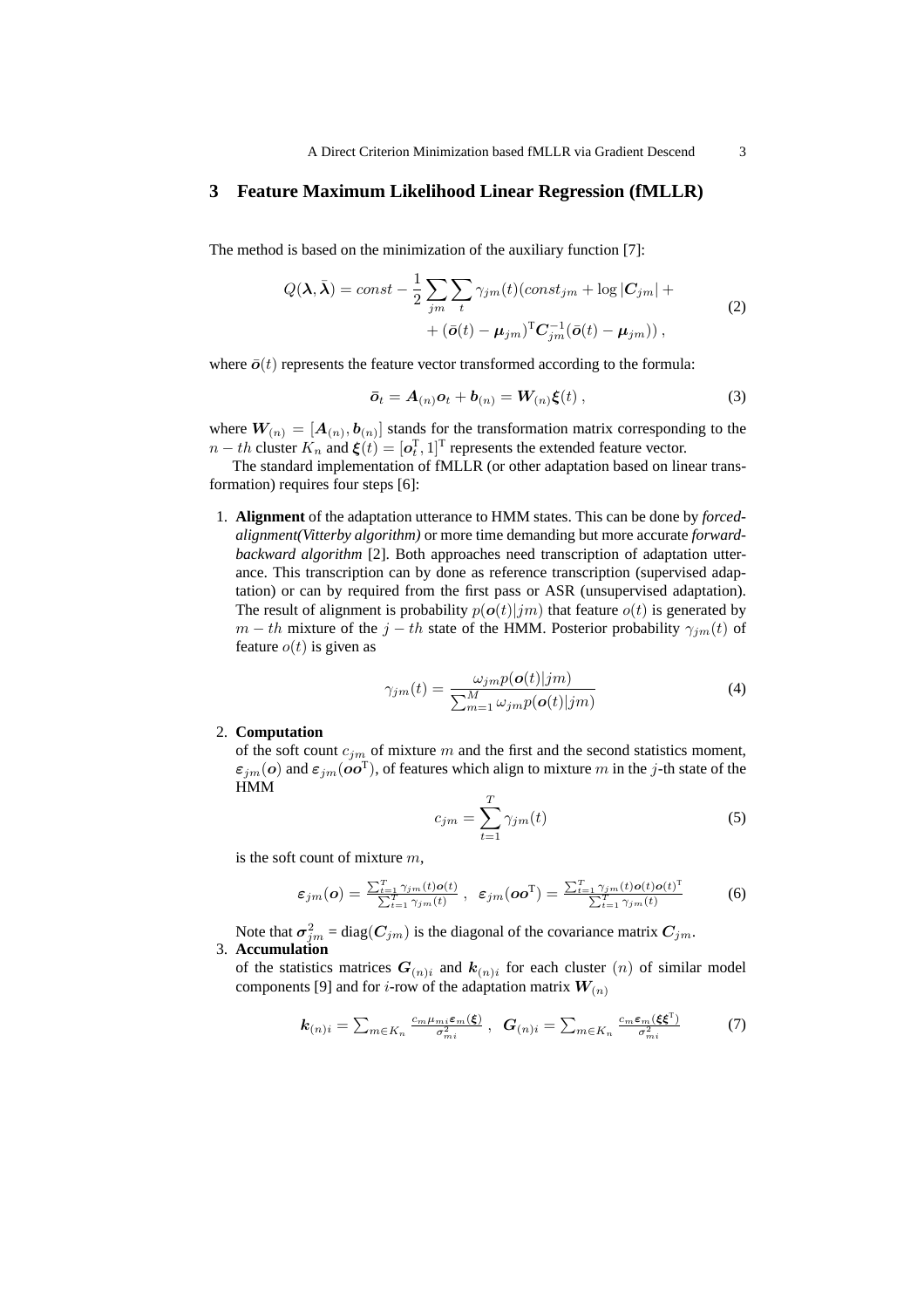where

$$
\varepsilon_m(\boldsymbol{\xi}) = \left[\varepsilon_m^{\mathrm{T}}(\boldsymbol{o}), 1\right]^{\mathrm{T}}, \ \ \varepsilon_m(\boldsymbol{\xi}\boldsymbol{\xi}^{\mathrm{T}}) = \begin{bmatrix} \varepsilon_m(\boldsymbol{o}\boldsymbol{o}^{\mathrm{T}}) \ \varepsilon_m(\boldsymbol{o}) \\ \varepsilon_m^{\mathrm{T}}(\boldsymbol{o}) & 1 \end{bmatrix} . \tag{8}
$$

## 4. **Iterative update**

of estimated matrix  $W_{(n)}$ . The auxiliary function (2) can be rearranged into the form [8]

$$
Q_{\boldsymbol{W}_{(n)}}(\boldsymbol{\lambda},\boldsymbol{\bar{\lambda}})=\log|\boldsymbol{A}_{(n)}|-\sum_{i=1}^I\boldsymbol{w}_{(n)i}^{\mathrm{T}}\boldsymbol{k}_i-0.5\boldsymbol{w}_{(n)i}^{\mathrm{T}}\boldsymbol{G}_{(n)i}\boldsymbol{w}_{(n)i},\qquad(9)
$$

To find the solution of equation (9) we have to express  $A_{(n)}$  in terms of  $W_{(n)}$ , e.g. use the equivalency  $\log |A_{(n)}| = \log |w_{(n)i}^{\mathrm{T}} v_{(n)i}|,$  where  $v_{(n)i}$  stands for transpose of the  $i - th$  row of cofactors of the matrix  $A_{(n)}$  extended with a zero in the last dimension. After the maximization of the auxiliary function (9) we receive

$$
\frac{\partial Q(\mathbf{\lambda},\bar{\mathbf{\lambda}})}{\partial \mathbf{W}_{(n)}}=0 \Rightarrow \mathbf{w}_{(n)i} = \mathbf{G}_{(n)i}^{-1}\left(\frac{\mathbf{v}_{(n)i}}{\alpha_{(n)}} + \mathbf{k}_{(n)i}\right), \qquad (10)
$$

where  $\alpha_{(n)} = \boldsymbol{w}_{(n)i}^{\mathrm{T}} \boldsymbol{v}_{(n)i}$  can be found as the solution of the quadratic function

$$
\beta_{(n)} \alpha_{(n)}^2 - \alpha_{(n)} \, \mathbf{v}_{(n)i}^{\mathrm{T}} \mathbf{G}_{(n)i}^{-1} \mathbf{k}_{(n)i} - \mathbf{v}_{(n)i}^{\mathrm{T}} \mathbf{G}_{(n)i}^{-1} \mathbf{v}_{(n)i} = 0 \,, \tag{11}
$$

where

$$
\beta_{(n)} = \sum_{m \in K_n} \sum_t \gamma_m(t) \,. \tag{12}
$$

Two different solutions  $w_{(n)}^{1,2}$  $\binom{1,2}{(n)i}$  are obtained, because of the quadratic function (11). The one that maximizes the auxiliary function  $(9)$  is chosen. Note that an additional term appears in the log likelihood for fMLLR because of the feature transforms, hence:

$$
\log \mathcal{L}\left(\boldsymbol{o}_{t}|\boldsymbol{\mu}_{m},\boldsymbol{C}_{m},\boldsymbol{A}_{(n)},\boldsymbol{b}_{(n)}\right)=\log \mathcal{N}\left(\boldsymbol{A}_{(n)}\boldsymbol{o}_{t}+\boldsymbol{b}_{(n)};\boldsymbol{\mu}_{m},\boldsymbol{C}_{m}\right)+0.5\log|\boldsymbol{A}_{(n)}|^{2}.
$$
\n(13)

The estimation of  $W_{(n)}$  is an iterative procedure. Matrices  $A_{(n)}$  and  $b_{(n)}$  have to be correctly initialized first, e.g.  $A_{(n)}$  can be chosen as a diagonal matrix with ones on the diagonal and  $\mathbf{b}_{(n)}$  can be initialized as a zero vector. The estimation ends when the change in parameters of transformation matrices is small enough (about 20 iterations are sufficient) [8].

# **4 Gradient descent fMLLR**

Classical fMLLR is based on a row-by-row estimation of the adaptation matrix  $W$  with respect to data accumulated for each Gaussian. The main difference in our gradient descend fMLLR technique is a direct minimization of a criterion function [6]. From classical fMLLR described above, only the first step of the estimation - *alignment* - is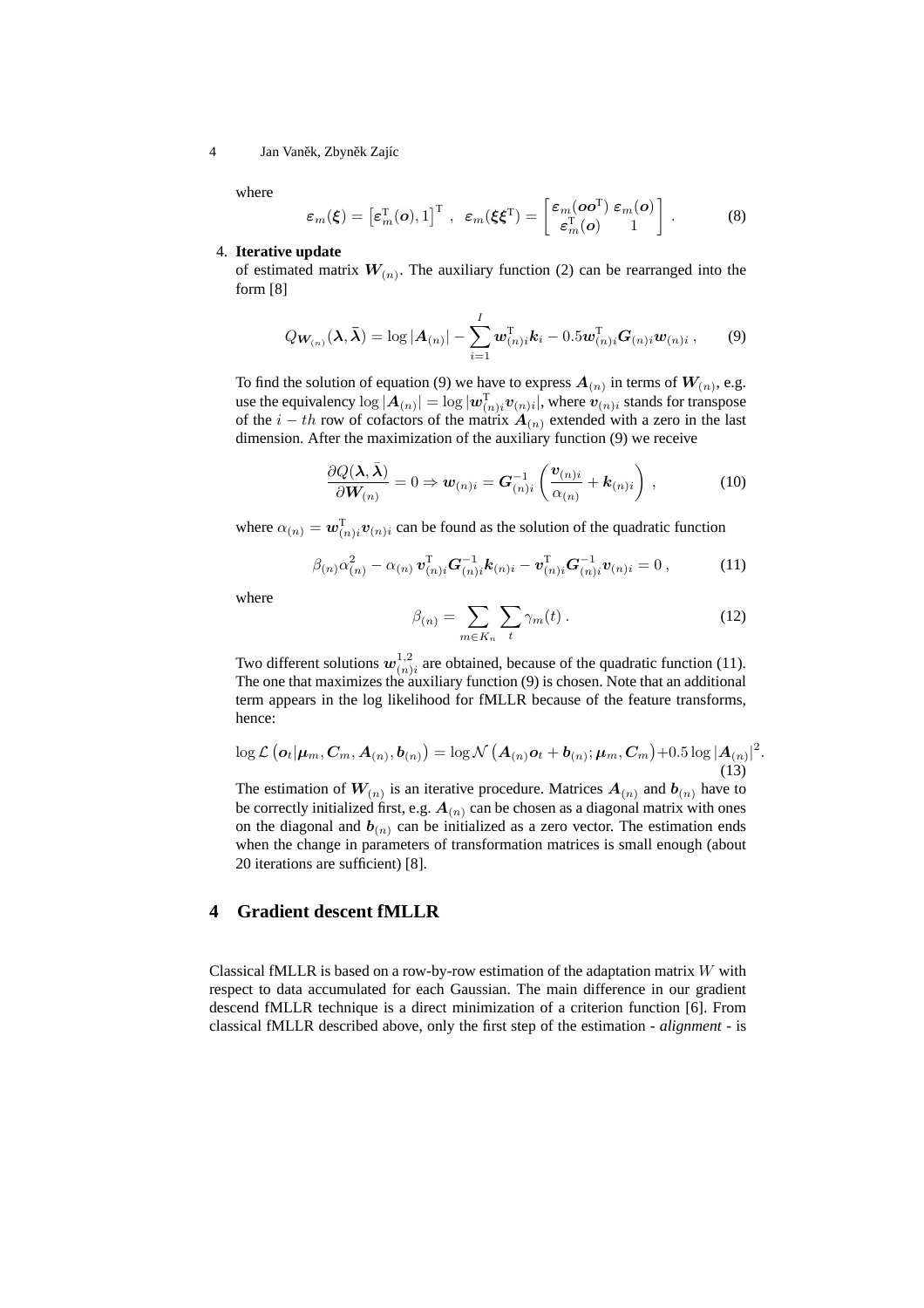

**Fig. 1.** Visualization of the fMLLR adaptation base on classical estimation and on our proposed estimation using gradient approach.

identical. The rest of the estimation is modified to direct minimization of the criterion function.

We do not consider individual Gaussians only. We consider negative Maximal Likelihood (ML) criterion that is based on likelihood of whole HMM states (see Figure 1). In contrast with classical fMLLR approach, adapted data are transformed into the center of the HMM state instead of the center of the Gaussian only.

The same approach can be used for various alternative differentiable criteria (e.g. Maximal Mutual Information or other discriminative ones). The minimization of the criteria formally written is similar to the equation (1)

$$
\lambda^* = \arg\min_{\lambda} \mathcal{F}(O, \lambda),\tag{14}
$$

where  $\mathcal{F}(O,\lambda)$  is the criterion function which is the negative ML criterion in our case

$$
\mathcal{F}(\boldsymbol{O},\boldsymbol{\lambda})=-p(\boldsymbol{O}|\boldsymbol{\lambda})p(\boldsymbol{\lambda}).
$$
\n(15)

We choose the gradient descend method to optimize parameters  $\lambda$  because it is the most general optimization technique. Therefore, it can be used with various criteria and it can be used to optimize even other parameters, not only the fMLLR transformation matrix. So, the same framework can be developed further. In our case of ML criterion, even second derivatives - diagonal Hessian - can be easily calculated and the second order Newton optimization method can by employed to reduce a number of the optimization iterations.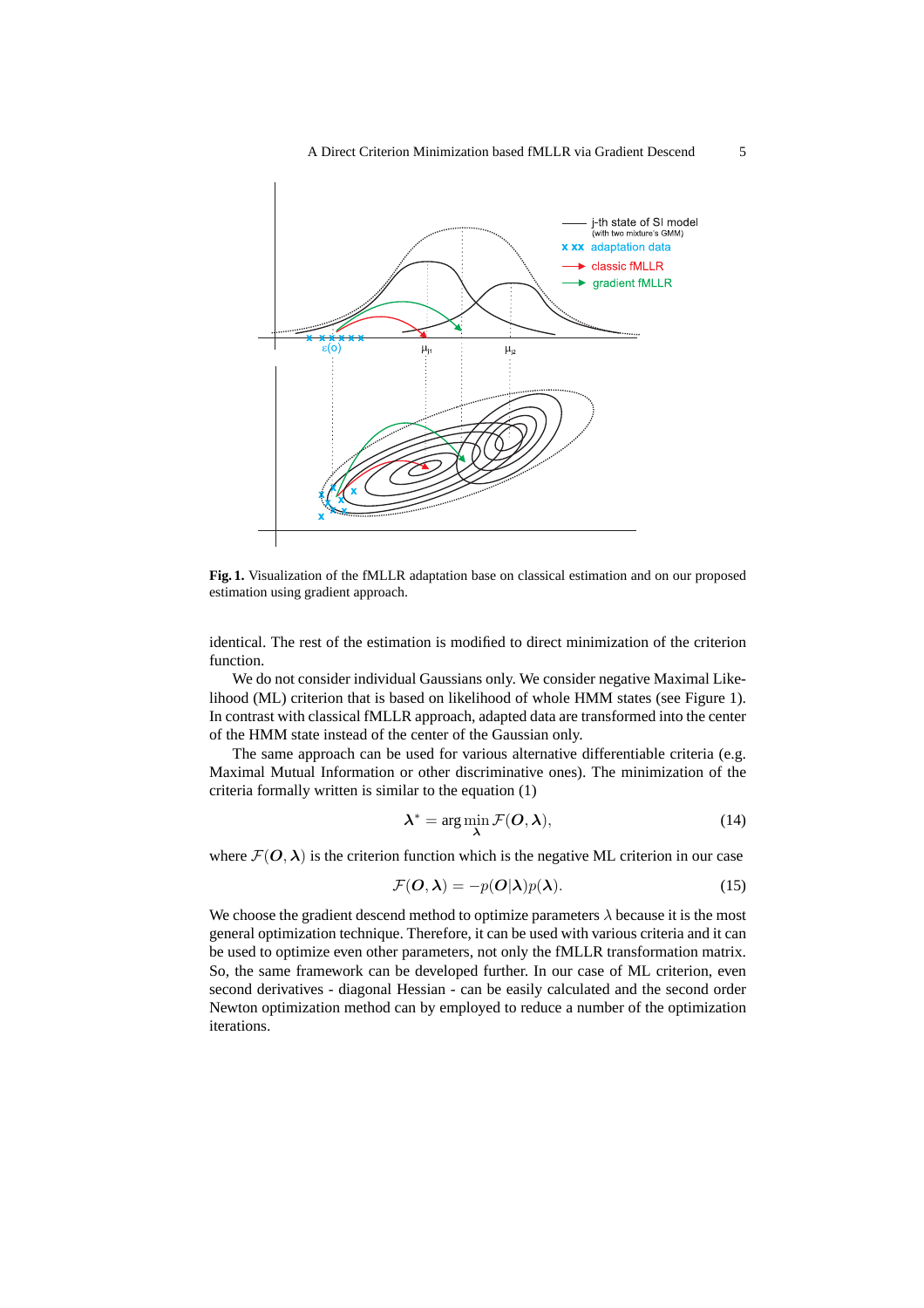For single Gaussian case, the partial derivation of the one element  $a_{ij}$  of the transformation matrix A is

$$
\frac{\partial \mathcal{F}}{\partial a_{ij}} = \frac{\mu_i - \bar{o}_i(t)}{\sigma_i^2} o_j(t),\tag{16}
$$

and the diagonal Hessian element - the second partial derivation is

$$
\frac{\partial^2 \mathcal{F}}{\partial a_{ij}^2} = -\frac{o_j^2(t)}{\sigma_i^2}.
$$
 (17)

The partial derivations for the fMLLR vector  $b$  are

$$
\frac{\partial \mathcal{F}}{\partial b_i} = \frac{\mu_i - \bar{o}_i(t)}{\sigma_i^2} \tag{18}
$$

and

$$
\frac{\partial^2 \mathcal{F}}{\partial b_i^2} = -\frac{1}{\sigma_i^2}.\tag{19}
$$

Besides the sum of partial derivations over all data, the  $log(det(A))$  derivation needs to be added. The derivation is equal to  $inv(A)^T$ . The second derivative of  $log(det(A))$  is computed numerically.

The total partial derivations for entire HMM is a sum of all the individual Gaussians with using the same  $\gamma_{jm}$  as in the equations (5) and (6).

Then, the new estimate of  $A$  is

$$
A_{(n+1)} = A_{(n)} - \alpha \frac{1}{2} \frac{\frac{\partial \mathcal{F}}{\partial A_{(n)}}}{\frac{\partial^2 \mathcal{F}}{\partial A_{(n)}^2}},
$$
\n(20)

where  $\alpha$  is a stabilization constant from interval  $(0, 1)$ . The stabilization together with an iterative approach must be used because we use only the diagonal Hessian which is inaccurate. The used  $\gamma_{im}$  are also dependent on the derived parameters, but it makes the derivations too complicated. Therefore, we ignore theirs influence and the gammas are treated as fixed constants. It brings additional inaccuracy which involves a need of iterative stabilized approach.

#### **4.1 Modified ML criterion**

A classic ML criterion has uniform influence over all processed feature-vectors. It means that long phones or non-speech models have a higher total influence than shorter phones. Therefore, we modified the criterion to compute per-state means of the ML criterion and than the total sum is calculated from the means. But, some states with a few accumulated feature-vectors may disturb the final estimates. We proposed a smooth fade-out of the low-occupied states via soft threshold  $\tau$ . The per-state means are summed with using a state weight  $w_i$ 

$$
w_j = \frac{\sum_{m=1}^{M} c_{jm}}{\tau + \sum_{m=1}^{M} c_{jm}}.
$$
\n(21)

The same weights are used to compute first and second order of the partial derivatives.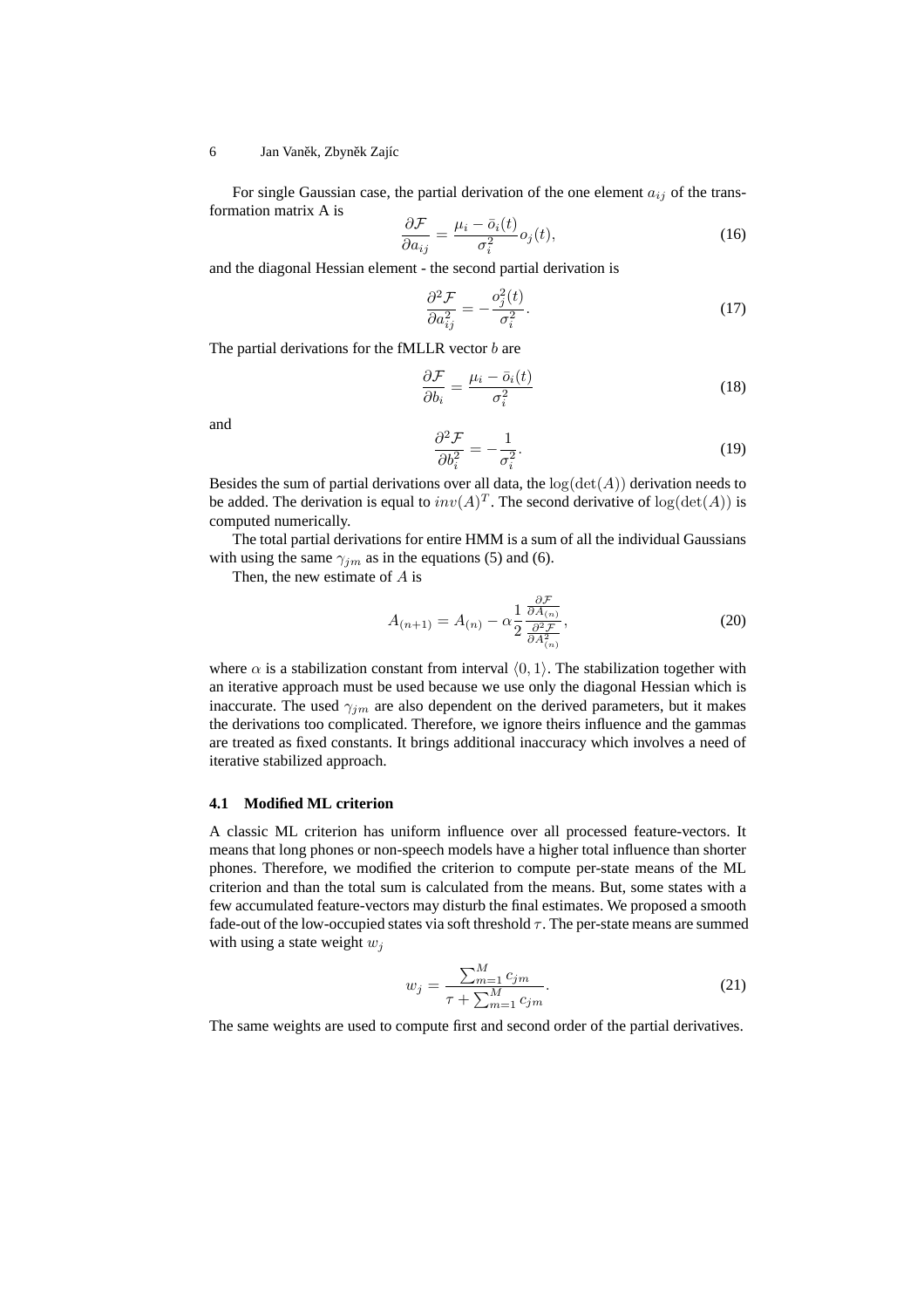## **5 Experiments**

#### **5.1 SpeechDat-East (SD-E) Corpus**

For experiment purposes we used the Czech part of SpeechDat-East corpus [10]. In order to extract the features Mel-frequency cepstral coefficients (MFCCs) were utilized, 11 dimensional feature vectors were extracted each 10 ms utilizing a 32 ms hamming window, Cepstral Mean Normalization (CMN) was applied, and  $\Delta$ ,  $\Delta^2$  coefficients were added. A 3 state HMM based on triphones with 2105 states total and 8 GMM mixture components with diagonal covariances in each of the states was trained on 700 speakers with 50 sentences for each speaker (cca 5 sec. on a sentence). Using the same data UBM containing 256 mixture components was trained, and subsequently all the GMMs of individual development speakers were MAP adapted. To test the systems performance different 200 speakers from SD-E were used with 50 sentences for each speaker, however a maximum of 12 sentences was used for the adaptation. A language model based on trigrams used in the recognition [11]. The vocabulary consisted of 7000 words.

#### **5.2 Results**

The results of the experiment are shown in Table 1. The first part of the table contains the Accuracy (Acc) of the baseline system (recognition done utilizing only the SI model).

|                | supervised unsupervised [%] |       |
|----------------|-----------------------------|-------|
| SI model       | 74.27                       | 74.27 |
| classic fMLLR  | 78.67                       | 77.37 |
| gradient fMLLR | 78.99                       | 77.66 |

**Table 1.** Accuracy (Acc)[%] of transcribed words for each type of the adaptation.

As can be seen from Table 1, the proposed gradient fMLLR approach performed better than classical fMLLR. The margin is not large but significant and it is obtained for both cases, supervised as well as unsupervised adaptation.

# **6 Conclusion**

We proposed an approach which takes into account the overall likelihood of a HMM state. It estimates the transformation to optimize the ML criterion of HMM directly using the gradient descent algorithm. The criterion is based on likelihood of whole HMM states. It is better than the classical fMLLR which considers a likelihood of individual Gaussians only. The experiment results show improvement over the classical fMLLR method. Additional advantage of our approach is a compatibility with other differentiable criteria, especially the discriminative ones.